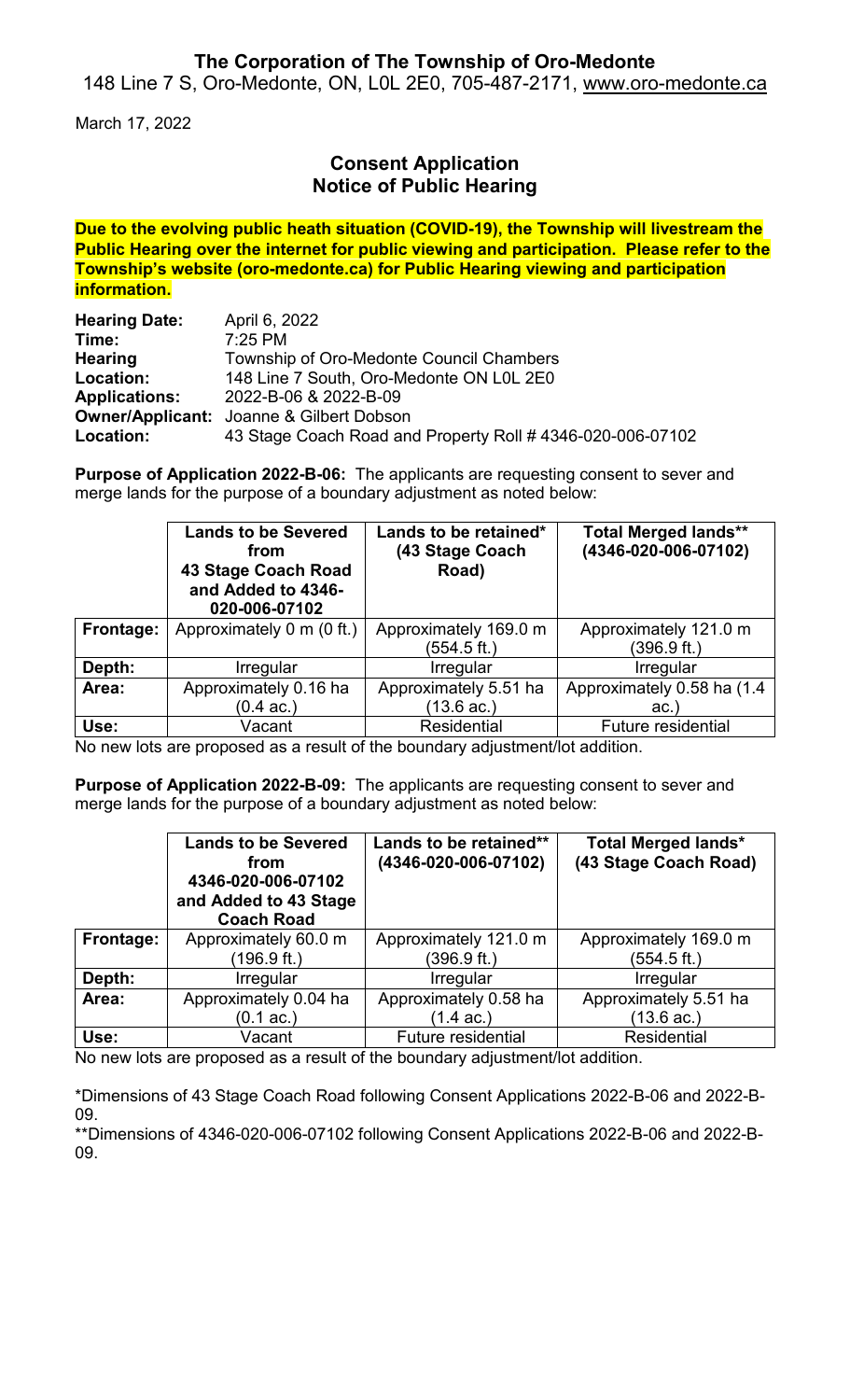## **Location Map:**



#### **Have Your Say:**

Input on the application is welcome and encouraged. For specific details regarding public participation during the meeting please check the Township website at [https://www.oro](https://www.oro-medonte.ca/municipal-services/planning-information)[medonte.ca/municipal-services/planning-information.](https://www.oro-medonte.ca/municipal-services/planning-information)

Written submissions can be made by:

- 1. Emailed to [planning@oro-medonte.ca](mailto:planning@oro-medonte.ca) prior to or during the Public Hearing;
- 2. Dropped in the drop box at the Township Administration Office on Line 7 South;
- 3. Faxed to (705) 487-0133; or,
- 4. Mailed through Canada Post.

If a person or public body does not make oral submissions at the public hearing or make written submissions prior to the decision on this application, and subsequently submits an appeal of the decision, the Ontario Land Tribunal may dismiss the appeal. If you wish to be notified of the decision of the Township of Oro-Medonte in respect to the application, you must make a written request.

Individuals who submit letters and other information to Council and its advisory bodies should be aware that all information, including contact information, contained within their communications may become part of the public record and may be made available through the agenda process, which includes publication on the Township's website.

Written submissions/requests should be directed to:

Township of Oro-Medonte 148 Line 7 South Oro-Medonte, Ontario L0L 2E0 Attn: Secretary-Treasurer, Development Services [planning@oro-medonte.ca](mailto:planning@oro-medonte.ca)